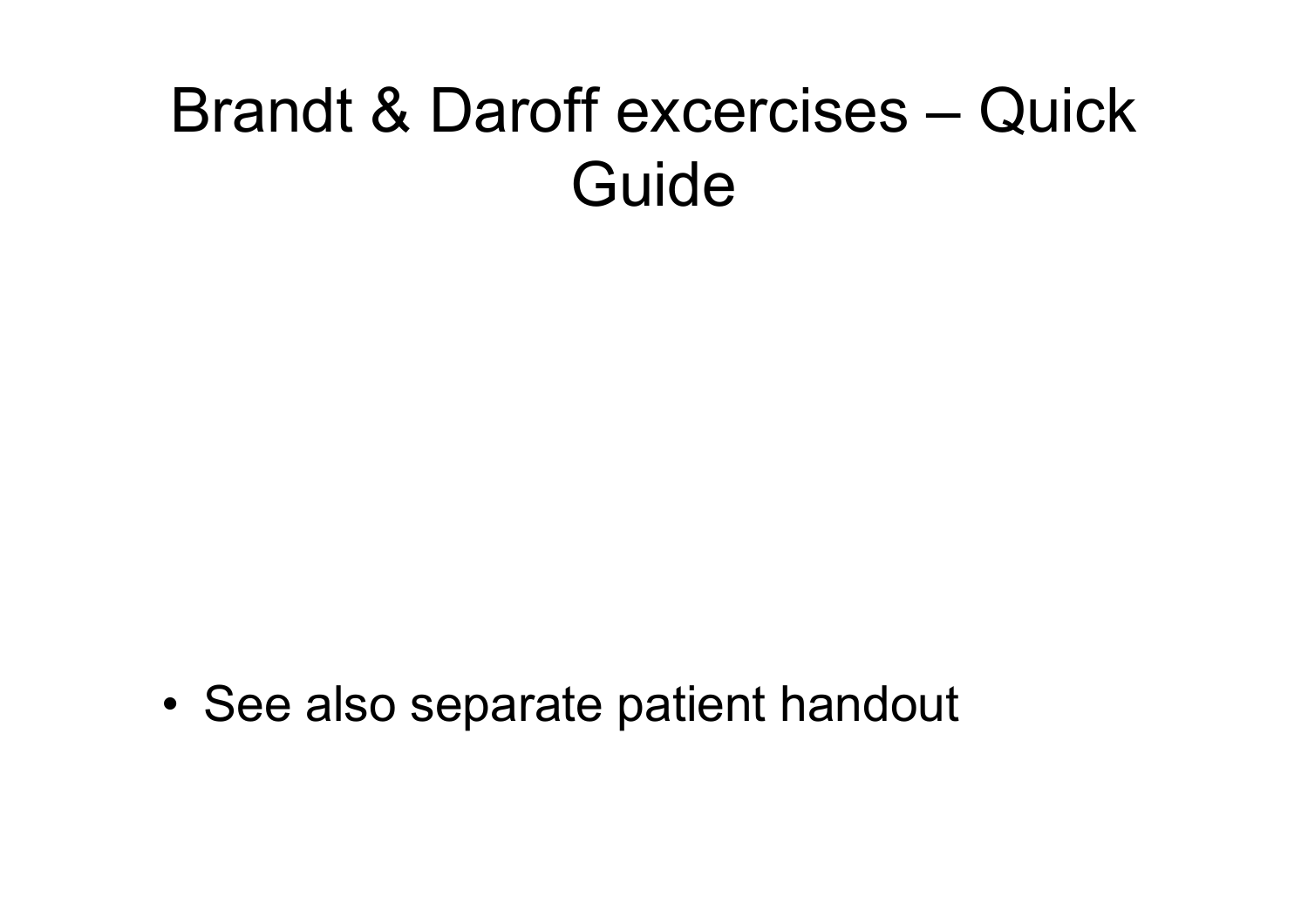- •Can be done at home
- High success rate
- •Breaks up "crystals"
- <u>Arduous</u>:
	- –3 sets per day for 2 weeks
	- –1 set = 5 repetitions of the exercise
	- –Each set takes 10 minutes
- •See following slides for detail

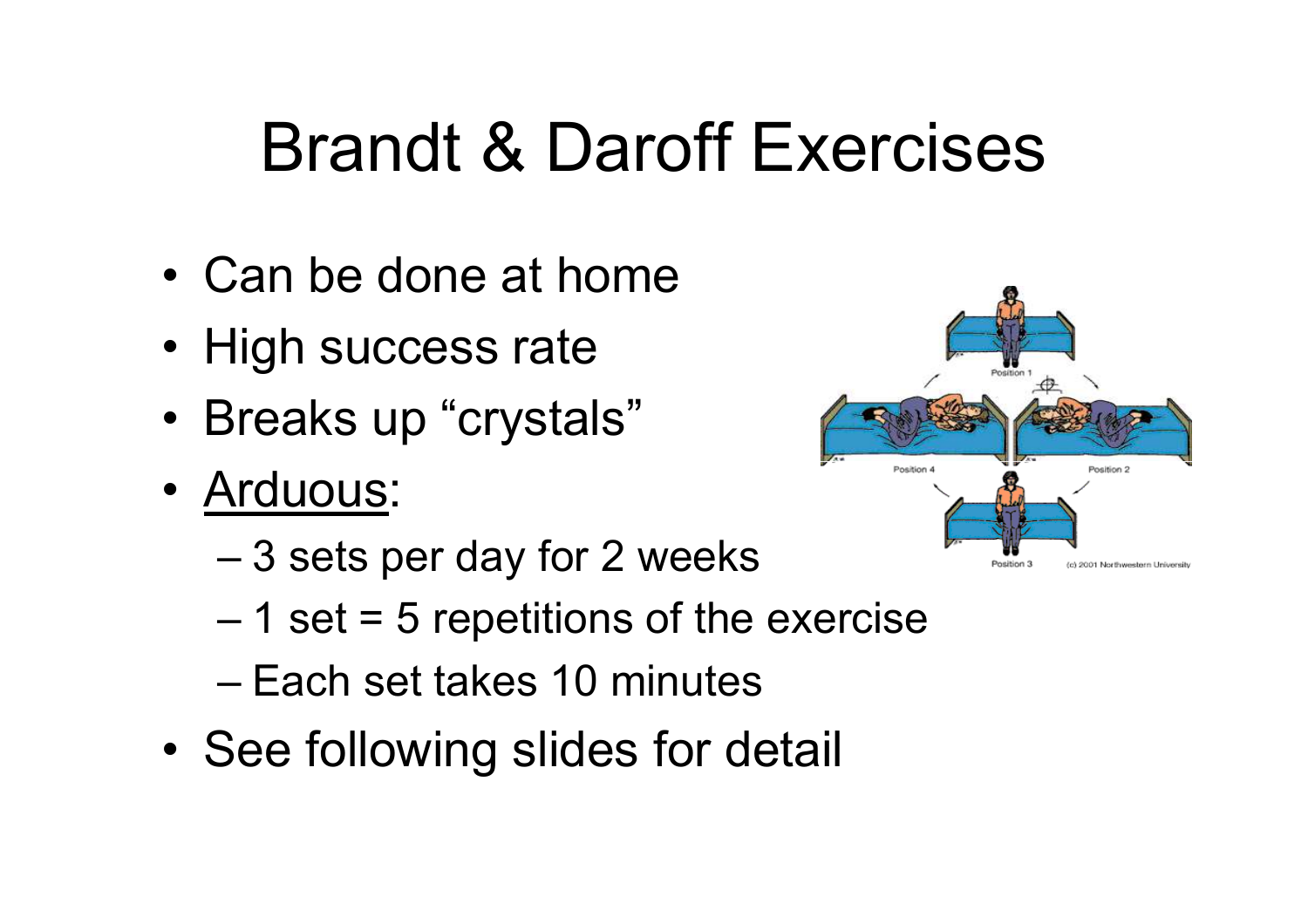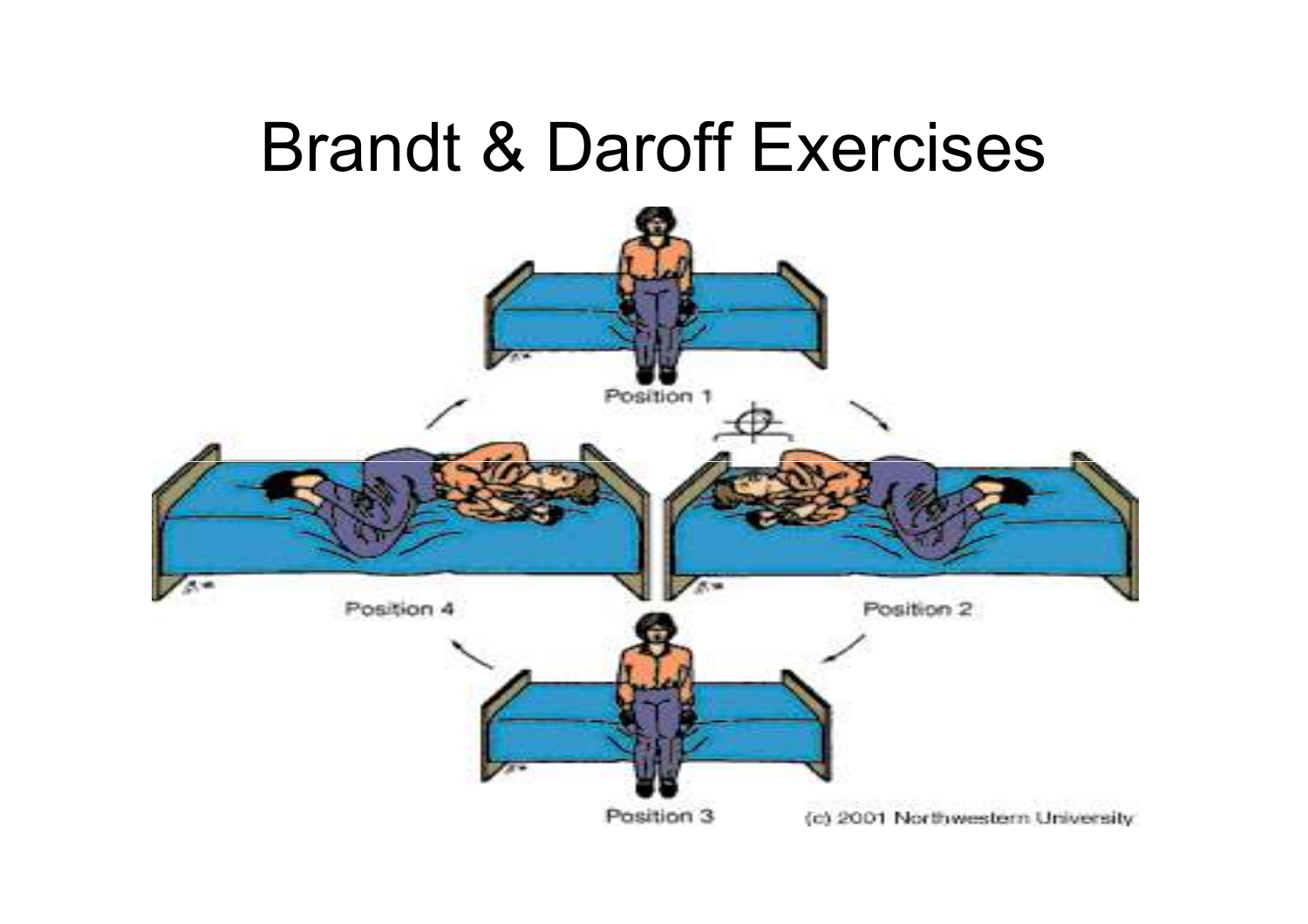- •Begin by sitting upright on bed (**position 1** above)
- $\bullet$ Lie down onto side. Take no more than 1-2 seconds to do this
- $\bullet$  Keep head looking up at 45 degree angle. Imagine someone standing about six feet in front of you, and keep looking at the person's head at all times (position 2)
- Remain on this side for thirty seconds, or until dizziness subsides.
- •Return to an upright position and wait for thirty seconds (position 3)
- $\bullet$  Now lie down onto the other side. Again, it should take one or two seconds to get into position
- $\bullet$ Keep the head at a 45 degree angle (position 4)
- $\bullet$ Stay down for another thirty seconds, or until vertigo subsides
- $\bullet$ Return to an upright position and wait for another thirty seconds.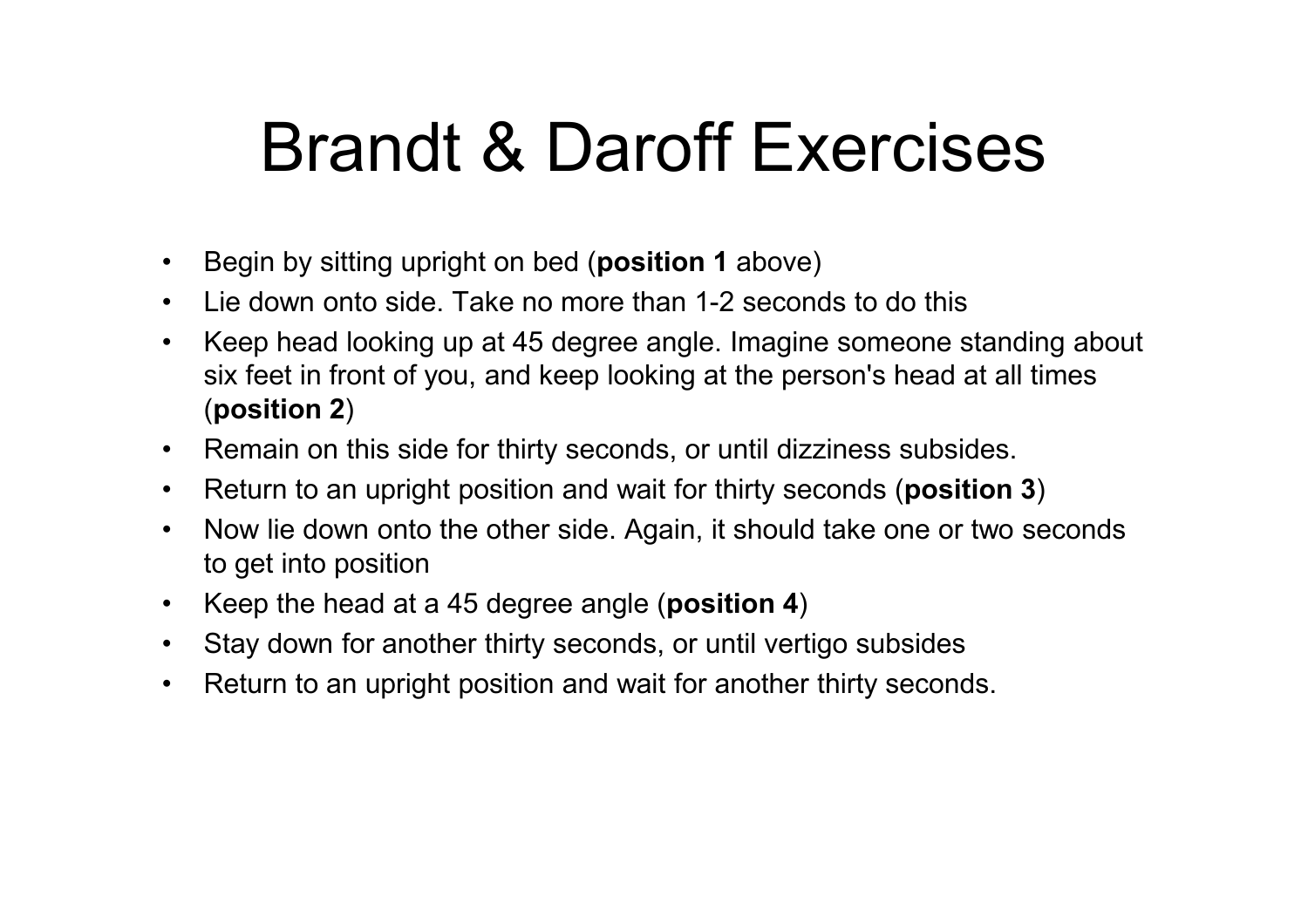

#### Begin by sitting upright on bed (**position 1** above)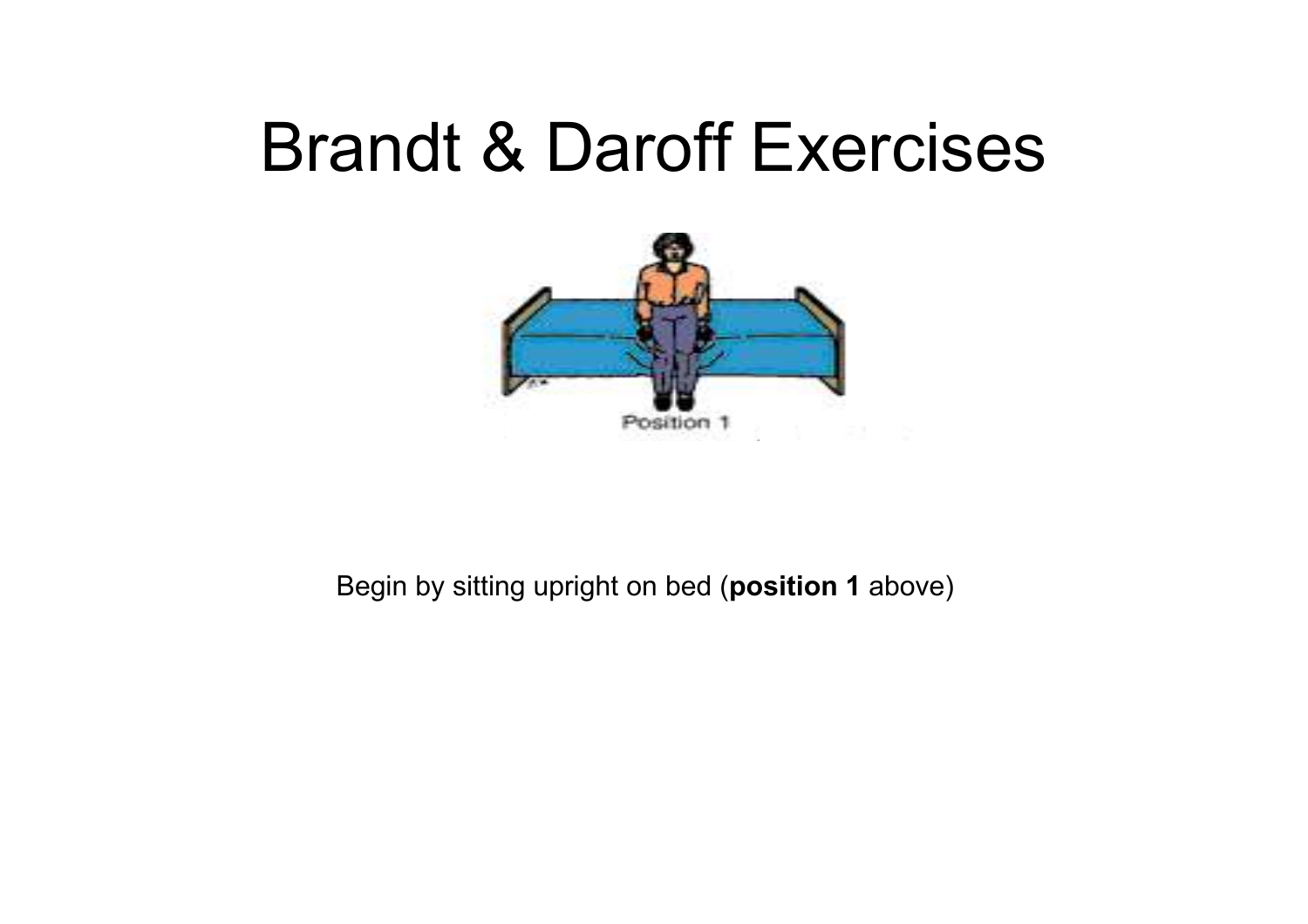Lie down onto side.<br>Take no more than 1-2 seconds to do this

Keep head looking up at 45 degree angle. Imagine someone standing about six feet in front of you, and keep looking at the person's head at all times (position 2)



Remain on this side for thirty seconds, or until dizziness subsides

2001 Northwestern University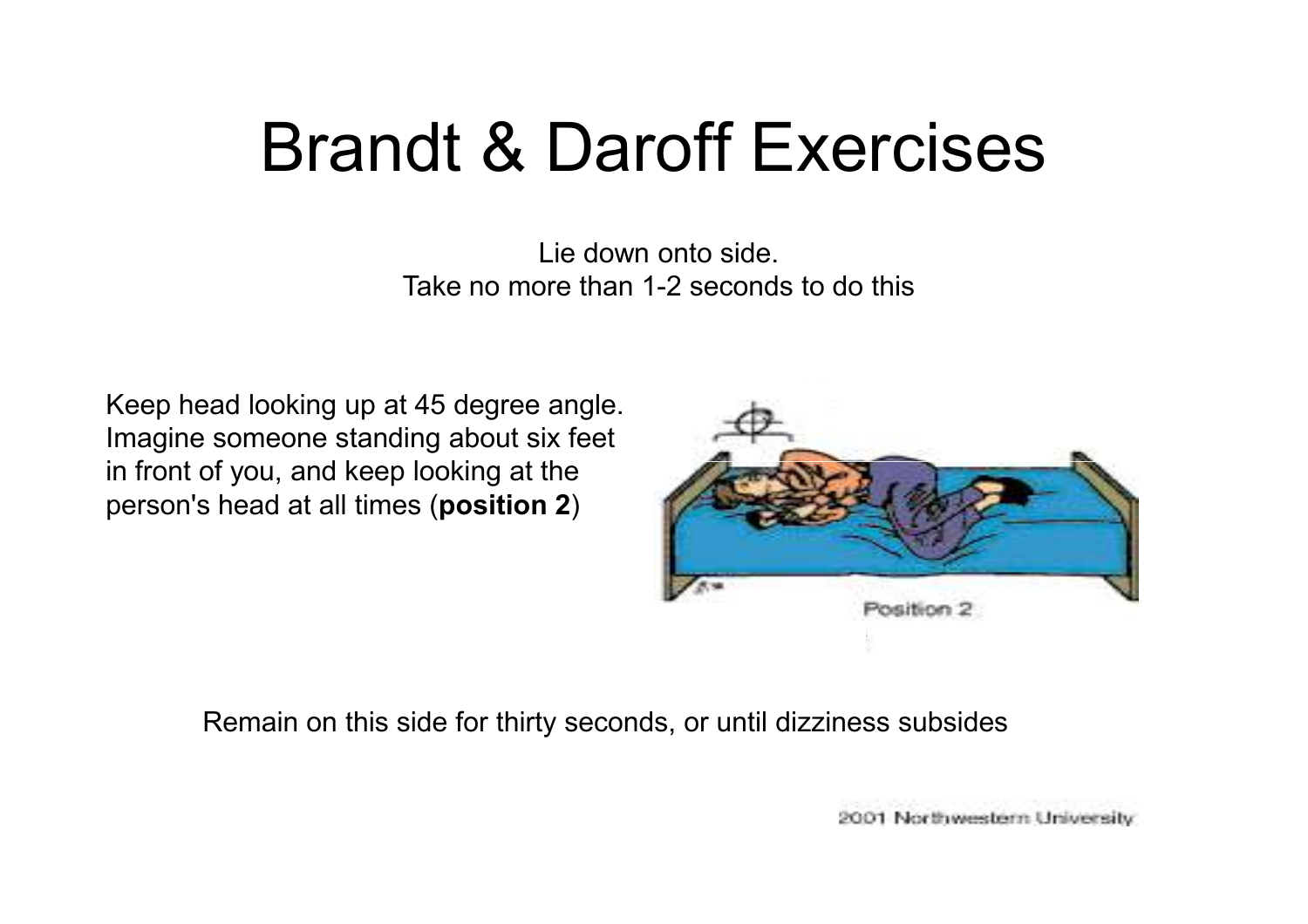Return to an upright position and wait for thirty seconds (position 3)

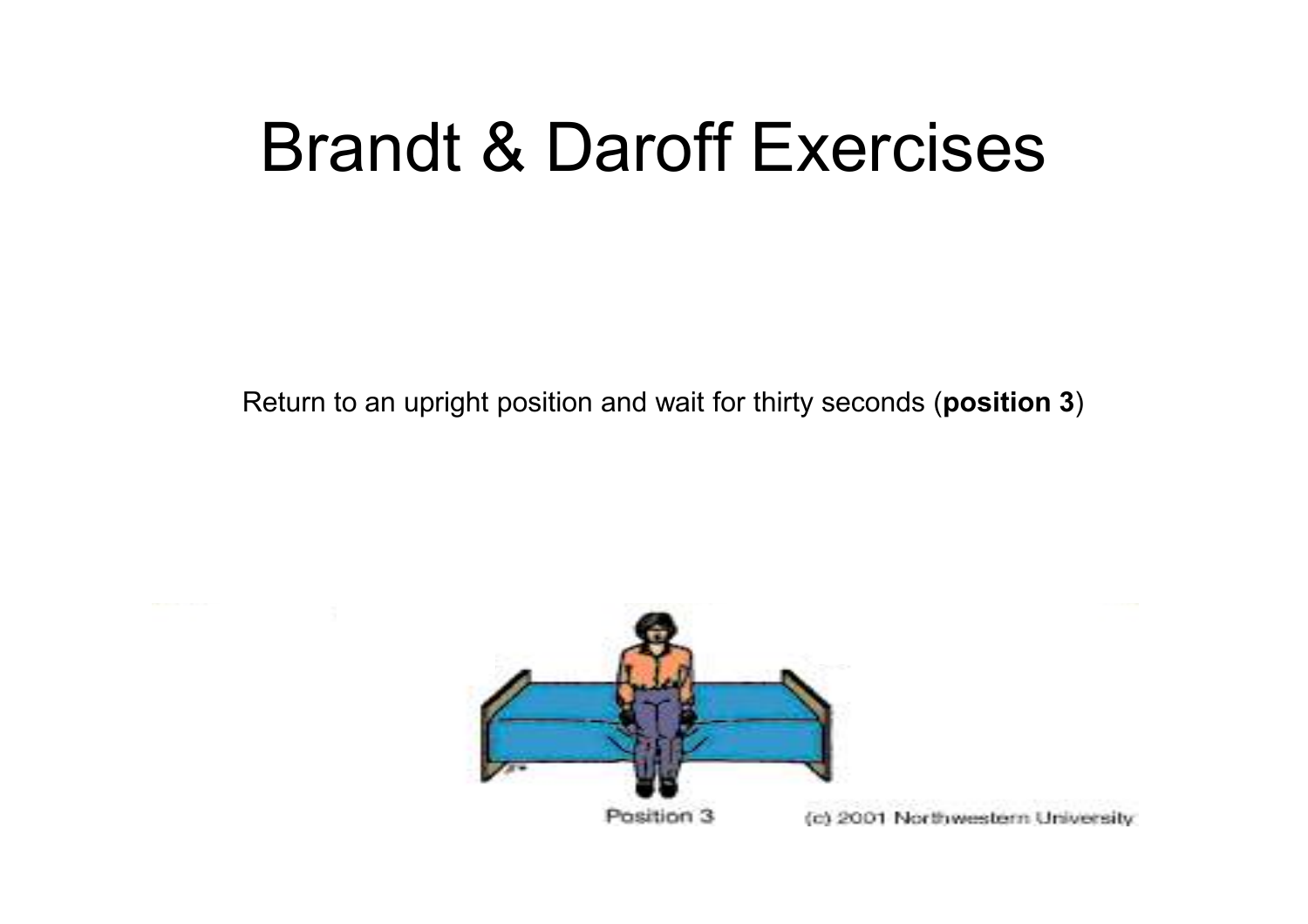Again, it should take only one or two seconds to get into position Now lie down onto the other side.



Keep the head looking upat a 45 degree angle(position 4)

Stay down for another thirty seconds, or until vertigo subsides

(c) 2001 Northwestern University